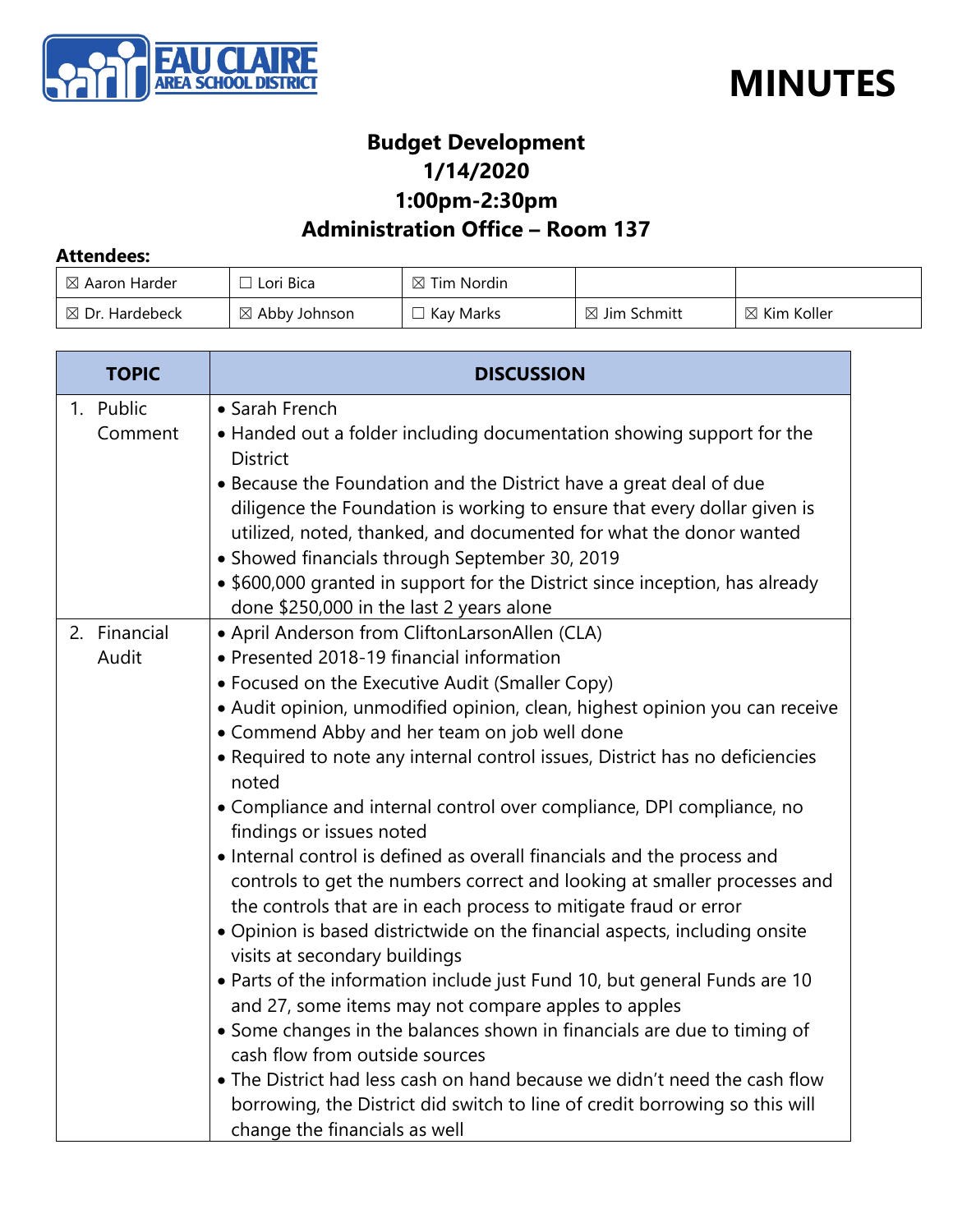## **MINUTES**

|  |                     | <b>MINUT</b><br>EA SCHOOL DISTRIC                                                                                                           |
|--|---------------------|---------------------------------------------------------------------------------------------------------------------------------------------|
|  |                     | • In 2018 the District prepaid some contracts that would be finalized in<br>2019                                                            |
|  |                     | • Fund Balance had an increase of \$2.3M because revenue exceeded                                                                           |
|  |                     | expenditures for this year<br>• There is assigned money in the Fund Balance for the self-funded dental                                      |
|  |                     | program                                                                                                                                     |
|  |                     | • Unassigned Fund Balance is 22.8% and auditors recommend 25-30%<br>• Other districts CLA works with in WI are averaging about 27% for Fund |
|  |                     | Balance                                                                                                                                     |
|  |                     | • The number is consistent with previous years for the district                                                                             |
|  |                     | • These percentages are not including the Fund 27 transfer amounts<br>• A lot of the increase is due to state aid increase                  |
|  |                     | • Expenditures seem pretty flat compared to last year                                                                                       |
|  |                     | • Large fluctuations in Capital Projects fund are expected due to                                                                           |
|  |                     | referendum projects<br>• Property tax and state aid are about 80% of your revenue                                                           |
|  |                     | • Long-Term obligations include refinancing dollars to reduce interest rates                                                                |
|  |                     | • Utilizing about 8% of district's debt limit<br>• Other Long-Term Obligations include benefits employees have earned to                    |
|  |                     | be paid out at a later date                                                                                                                 |
|  |                     | . We have a positive outlook due to internal cost savings and state aid                                                                     |
|  | 3. OPEB<br>Communi- | <b>COMMUNICATION</b><br>• Looked at some sample recommendations for OPEB Communication                                                      |
|  | cation and          | • Making a communication for staff to show reassurance and                                                                                  |
|  | Committee           | understanding on where this Board is at                                                                                                     |
|  |                     | • Looking at the previous OPEB Committee recommendations using the<br>fiscal year as a benchmark for employees to see                       |
|  |                     | • Helps with those employees who are looking to retire, they will not need                                                                  |
|  |                     | to worry about making the decision to stay and then the Board changing                                                                      |
|  |                     | things the next day<br>• This is what the Board is thinking now, this recommendation will help ease                                         |
|  |                     | staff fears                                                                                                                                 |
|  |                     | • It could be helpful for Board members to see Budget Development work<br>and see all recommendations for them to choose                    |
|  |                     | • Aaron moved to take these three recommendations to the full board with                                                                    |
|  |                     | <b>Budget Development recommending option 3</b>                                                                                             |
|  |                     | • Tim seconded - Passed by unanimous voice of acclamation<br><b>COMMITTEE</b>                                                               |
|  |                     | • Budget Development discussed how to put together an employee                                                                              |
|  |                     | committee group to look into other District things                                                                                          |
|  |                     | • Answering a few key questions helps the people applying for the<br>committee to be more knowledgeable on what they are applying for       |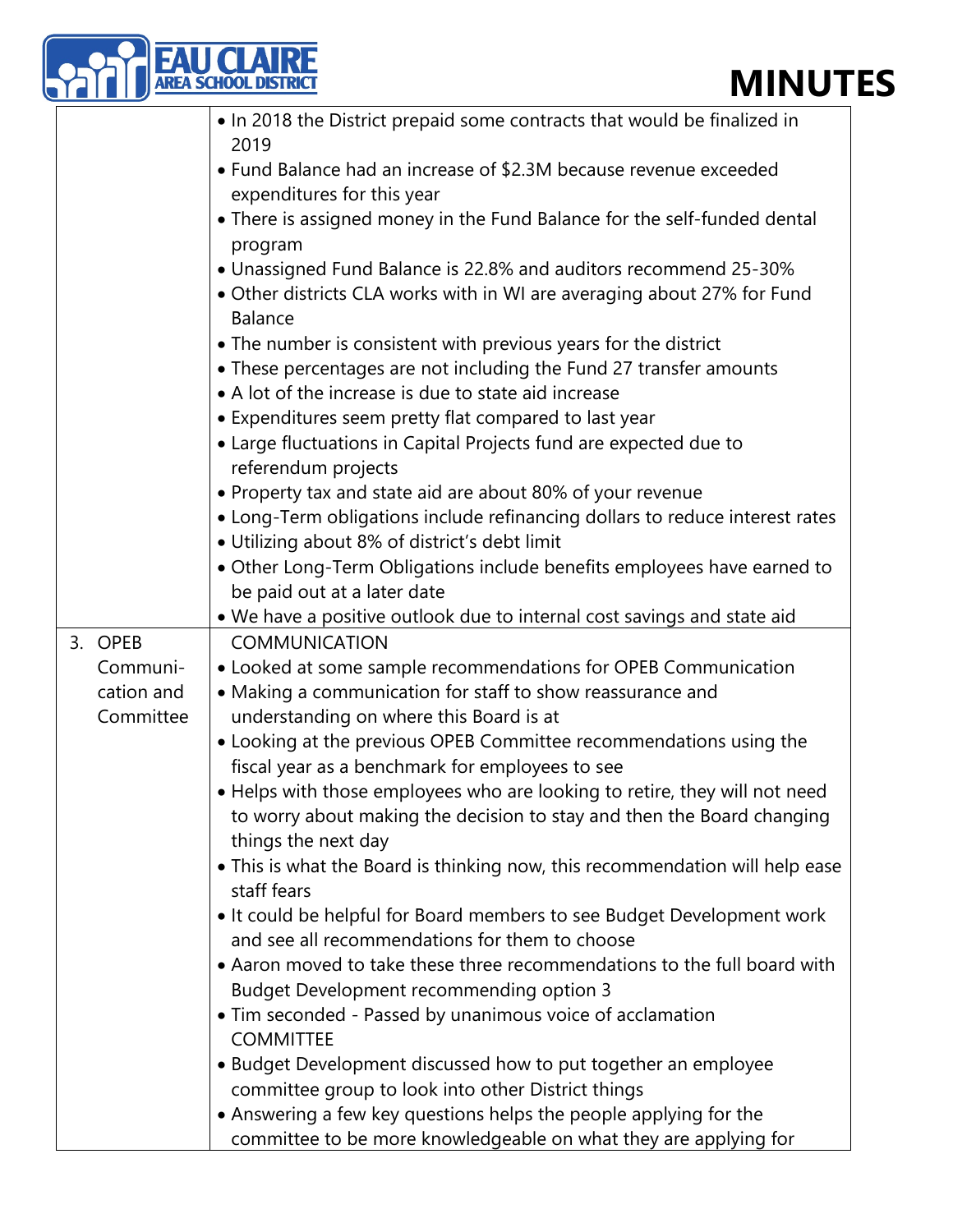# **MINUTES**